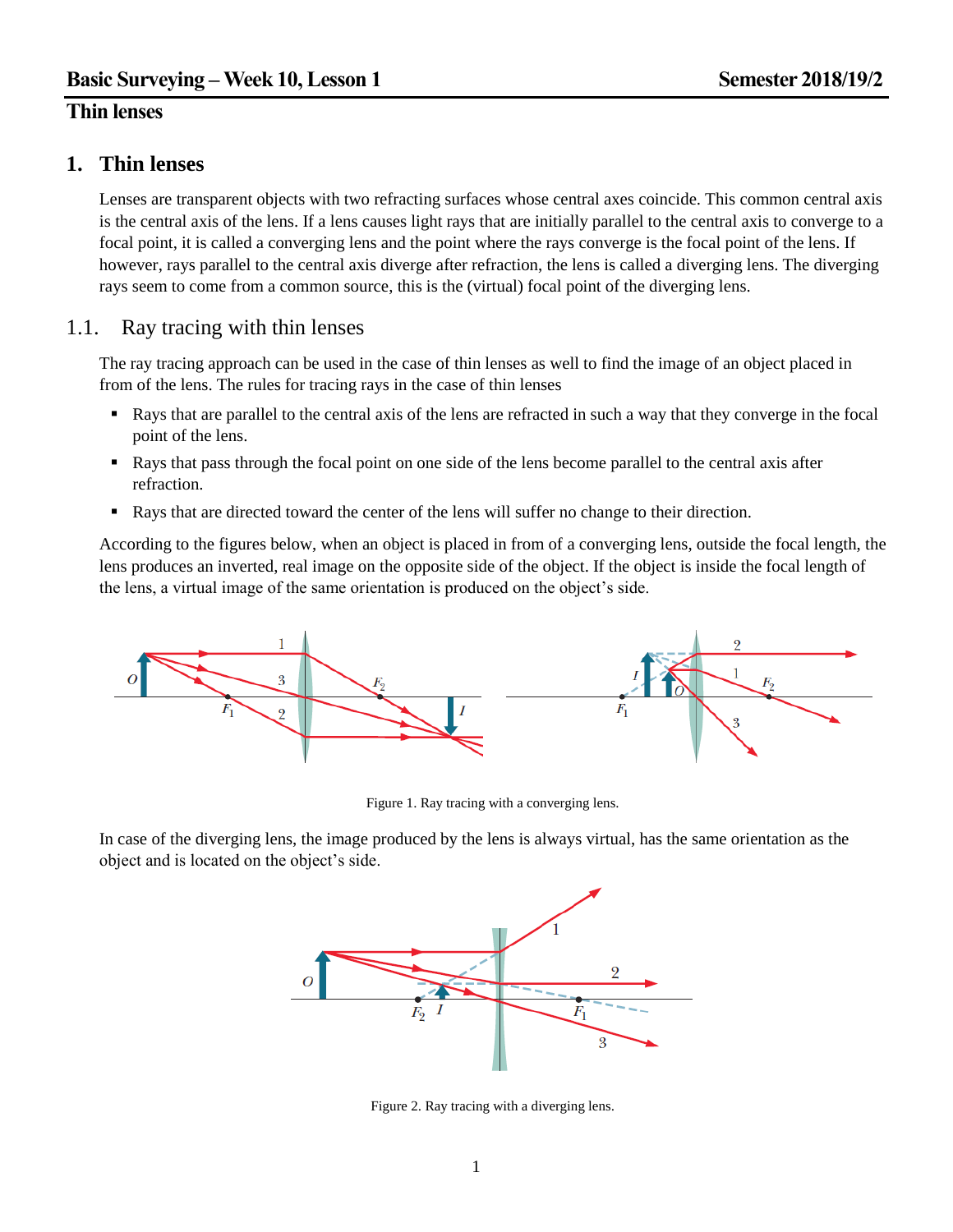## 1.2. Analytical image formation of thin lenses

If we consider a special case of lenses, the so-called thin lens, that is, a lens in which the thickest part is thin relative to the object distance p, the image distance i and the radii of curvature  $r_1$  and  $r_2$  of the two surfaces of the lens. Moreover, we only consider light rays that make small angels with the central axis. For such a lens and light rays, the focal length, the object distance and the image distance is related by

$$
\frac{1}{f} = \frac{1}{p} + \frac{1}{q},
$$

which is the same equation as in the case of spherical mirrors, however, in this case we call it the lens equation. The focal length can also be related to the radii of curvature:

$$
\frac{1}{f} = (n-1) \cdot \left(\frac{1}{r_1} - \frac{1}{r_2}\right),
$$

where  $r_1$  is the radius of the surface close to the object,  $r_2$  is the radius of the surface that is farther from the object and  $n$  is the index of refractivity of the lens. The equation is also called the lens maker's equation. To derive the equation, the following assumptions have to be made beforehand:

 We are dealing with light rays that are close to the principal axis (so called paraxial rays) and make a very small angle with it, resulting in small angles of incidence. Therefore, we can approximate the angles with their sine or tangent values:

$$
sin(\alpha) = \alpha
$$
 and  $tan(\alpha) = \alpha$ 

- $\blacksquare$  The lens is assumed to be constructed of a single substance with refractive index of n and the medium in which the lens is immersed is air, with refractive index of 1.
- Because of the thin nature of the lens, we can approximate that the refractions inside the lens happen at the same distance from the principal axis.

Let's suppose a converging lens as shown below in Fig. 3(a). Point P is the object and Q is its image. A ray from object P reaches a lens in point A, it is refracted and passes to point D where it is refracted again and reaches the principal axis in point Q. C1 is the center of curvature for the right side of the lens and C2 is the same for the left side of the lens. Fig. 3(b) shows the first refraction at point A. Using Snell's law at point A gives

$$
\sin(i_1) \cdot 1 = \sin(r_1) \cdot n \tag{1}
$$

Applying the small angle approximation, (1) becomes

$$
i_1 = r_1 \cdot n \tag{2}
$$

In the triangle  $PAC_1$  i<sub>1</sub> is an outer angle and can be written as the sum of the two inner angles:

$$
i_1 = \alpha_1 + \beta_1 \tag{3}
$$

In the triangle  $ABC_1$   $r_1$  is an inner angle and can be written as:

$$
r_1 = \beta_1 - \gamma \tag{4}
$$

Substituting (3) and (4) into (2) gives

$$
\alpha_1 + \beta_1 = n(\beta_1 - \gamma) \tag{5}
$$

The ray that is refracted at point A naturally never reaches the principal axis as it will be refracted on the right side of the lens at point D. Looking at the refraction at point D in Fig. 3(c), Snell's law becomes

$$
\sin(i_2) \cdot 1 = \sin(r_2) \cdot n \tag{6}
$$

Applying the small angle approximation, this becomes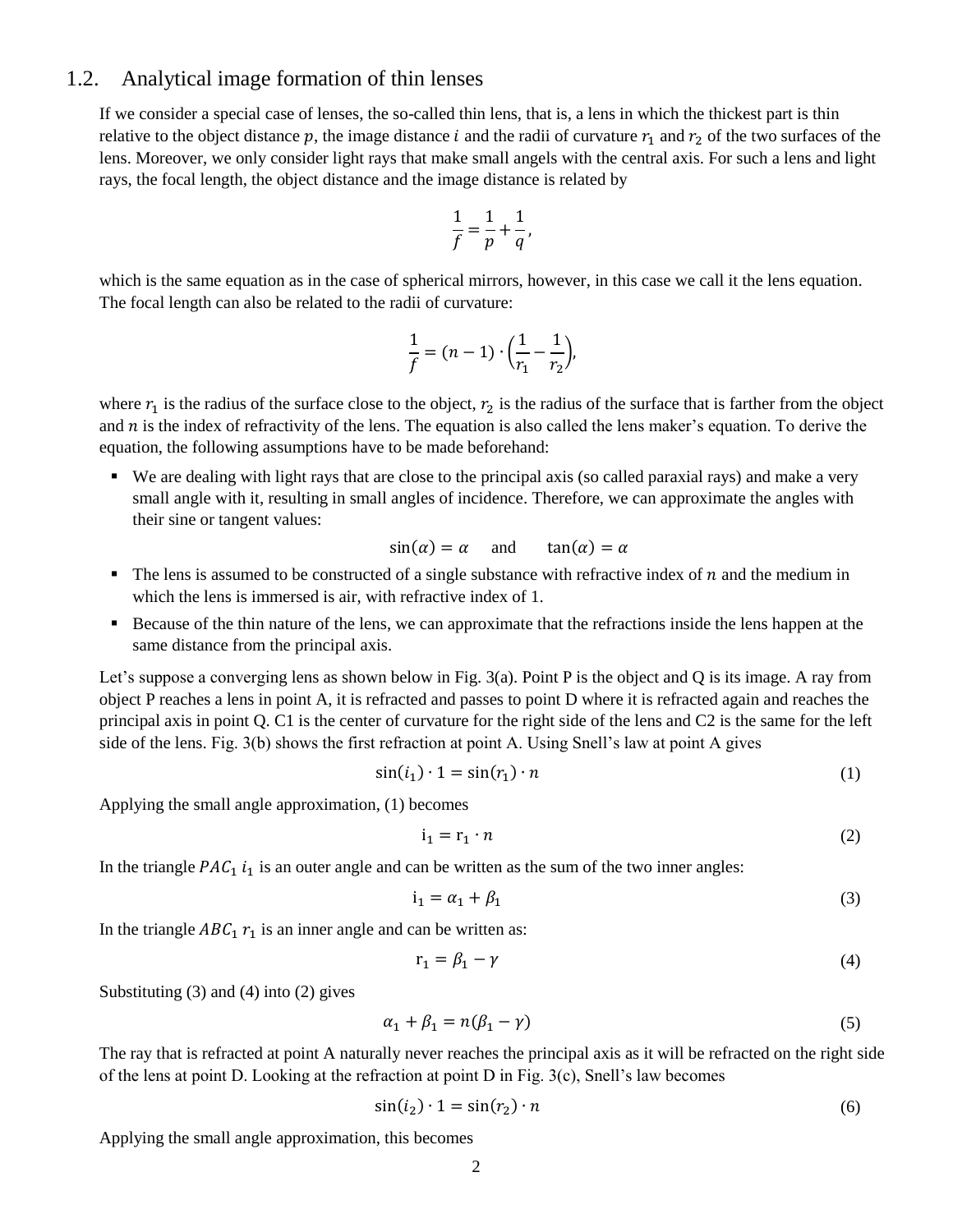

Figure 3. Derivation of the lens maker's equation.

From the triangle  $DQC_2$ :

$$
i_2 = \alpha_2 + \beta_2 \tag{8}
$$

From the triangle  $QBC_2$ :

$$
r_1 = \beta_2 + \gamma \tag{9}
$$

Substituting (8) and (9) into (7) gives

$$
\alpha_2 + \beta_2 = n(\beta_2 + \gamma) \tag{10}
$$

Using (5) and (10), we can eliminate  $\gamma$ :

$$
\alpha_1 + \alpha_2 = (n - 1)(\beta_1 + \beta_2) \tag{11}
$$

Given the thin lens approximation,  $\alpha_1 = h/p$ ,  $\alpha_2 = h/q$ ,  $\beta_1 = h/R_1$  and  $\beta_2 = h/R_2$ . Substituting these into (11):

$$
\frac{1}{p} + \frac{1}{q} = (n-1)\left(\frac{1}{R_1} + \frac{1}{R_2}\right)
$$
\n(12)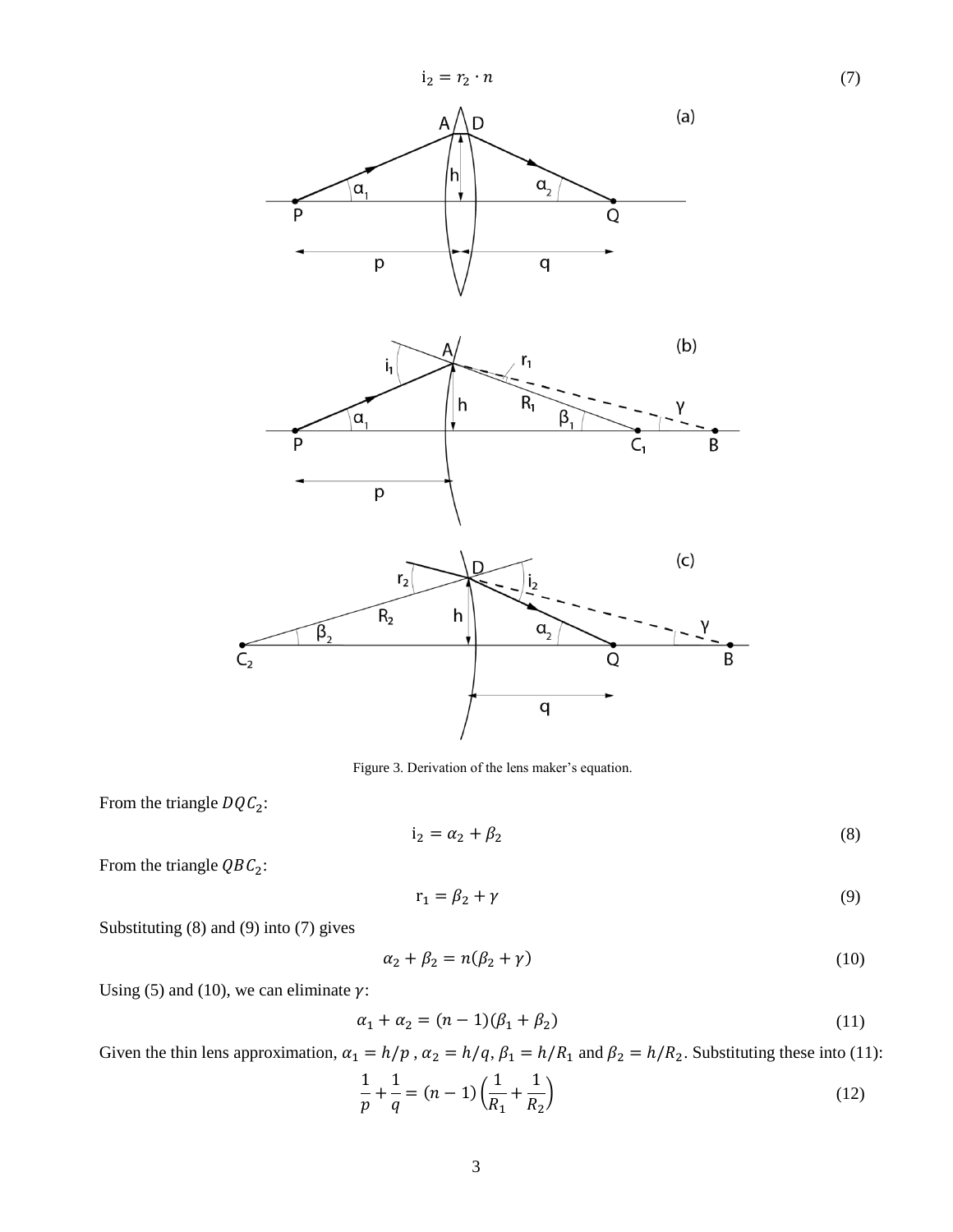Combining this we the lens equation, we get

$$
\frac{1}{f} = (n-1)\left(\frac{1}{R_1} + \frac{1}{R_2}\right) \tag{13}
$$

Equation (13) is also true for diverging lenses using the following sign conventions:

- The radius of curvature is positive for a convex surface and negative for a concave one (from the object's point of view).
- Light is assumed to come from left side.
- $\blacksquare$  The object distance p is positive when the object is to the left of the lens.
- $\blacksquare$  The image distance q is positive if the object is to the right of the lens.
- $\blacksquare$  The focal length  $f$  is positive for a converging lens and negative for a diverging lense.

If the lens is surrounded by a medium other than air, instead of n, we use  $n/n_{\text{medium}}$  in the equation.

#### **Example 1:**

An object is placed in front of a thin symmetric lens, 20 cm from it. The lateral magnification of the lens is  $m = -0.25$  and the index of refraction of the lens is 1.65. (a) Determine the type of image produced by the lens, the type of the lens, whether the object is inside or outside the focal point, the side of the lens on which the image appears and whether the image is inverted. (b) What are the two radii of curvature of the lens?

(a) Using the equation for the lateral magnification we can find that

$$
q = -mp = 0.25p
$$

As  $p$  is positive, *i* has to be positive as well, which means, that we have a real image and a converging lens (only it can produce a real image). In case of a converging lens, the object has to be outside the focal length and the image is inverted, as the sign of the lateral magnification is negative.

(b) First, we calculate the value of the image distance from the equation above:

$$
q = -mp = 0.25 \cdot 20 = 5 \text{ cm}
$$

The lens equation gives us the focal length:

$$
\frac{1}{f} = \frac{1}{p} + \frac{1}{i} = \frac{1}{20} + \frac{1}{5} = 4 \text{ cm}
$$

Now we can use the lens maker's equation to find the radii of curvature. As the lens is symmetric, the two radii of curvature are the same.

$$
\frac{1}{f} = (n-1) \cdot \left(\frac{1}{r} + \frac{1}{r}\right) = (1.65 - 1) \cdot \frac{2}{r} \to r = 4 \cdot 2 \cdot (1.65 - 1) = 5.2 \text{ cm}
$$

## **2. Two lens systems**

Consider an object sitting in from of two lenses whose central axes coincide. In this case, the ray tracing method can be a bit more challenging, but we can follow a simple two-step solution, demonstrated on the figures below.

**Step 1.** We neglect lens 2, use the lens equation to locate image  $I_1$  produced by lens 1. We determine whether the image is on the left or right side of lens 1, whether it is real of virtual and whether it has the same orientation as the object.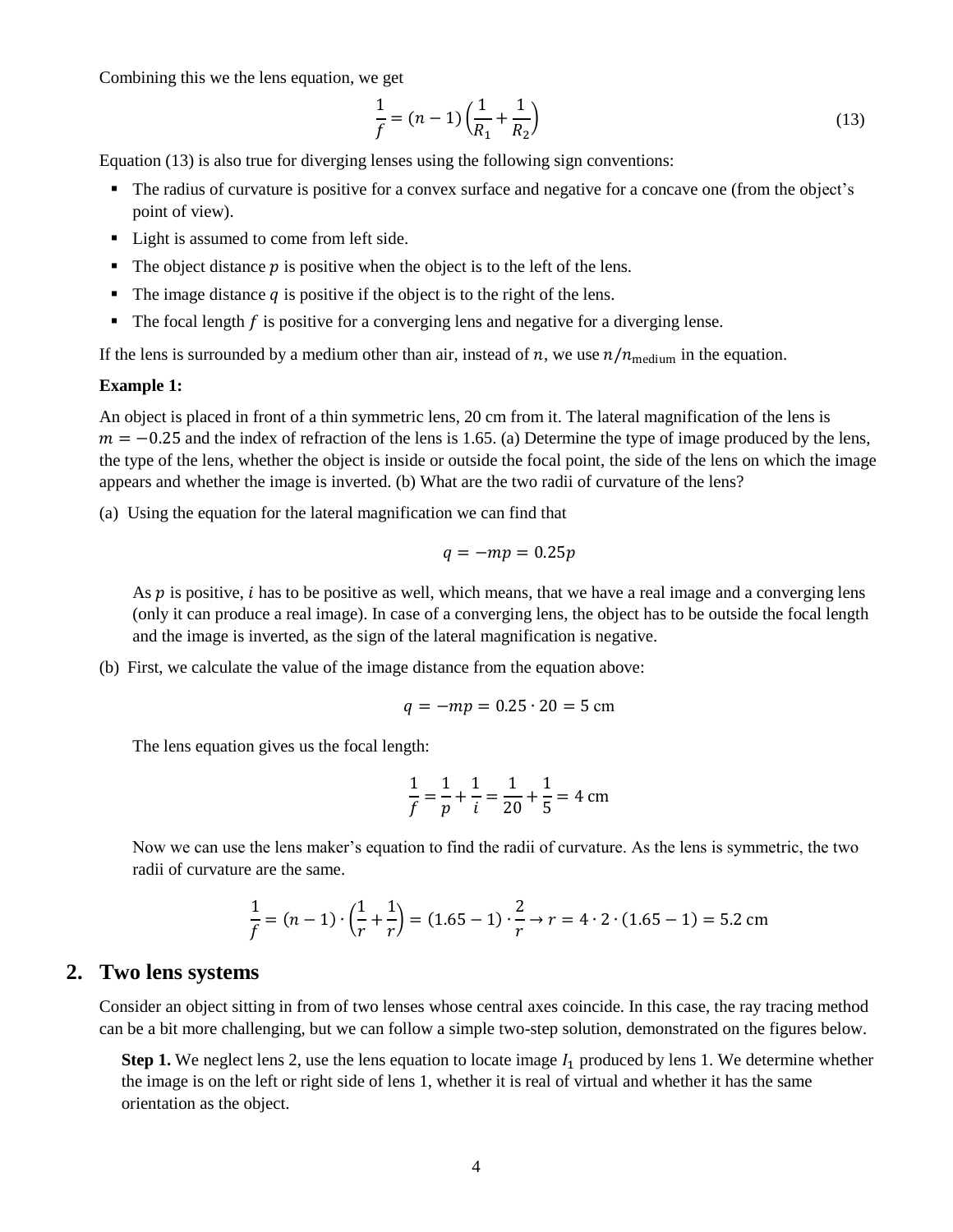**Step 2.** Neglecting lens 1, we treat  $I_1$  as the object for lens 2. We use the lens equation to locate the image  $I_2$ produced by lens 2 which will be the final image of the system. We determine whether it is located on the left or right side of the lens, whether it is virtual or real and whether it has the same orientation as the object.



This basically means that we treat the two-lens system as two single-lens calculations using the normal rules for a single lens (for deciding the signs of the different quantities). There is one exception though: whenever the image  $I_1$  of the first lens is located on the right side of lens 2, the object distance  $p_2$  becomes negative (see example below).



The same step-by-step approach can be used for any number of lenses. It can also be applied when a mirror is substituted for any of the lenses. The overall lateral magnification  $M$  of a system of lenses is product of the individual lateral magnifications of the lenses given by  $m = -q/p$ . Thus, for a two-lens system, we have

$$
M=m_1\cdot m_2
$$

If  $M$  is positive, the orientation of the final image is the same as the (original) object, if  $M$  is negative, the image is inverted.

#### **Example 2:**

The figure below shows an object  $O_1$  that is placed in front of two thin symmetrical lenses 1 and 2 with focal lengths  $f_1 = +24$  cm and  $f_2 = +9.0$  cm, respectively. The separation between the lenses is  $L = 10$  cm. The object is  $p_1 = 6.0$  cm from the first lens. Where does the system of lenses produce the image of the object?